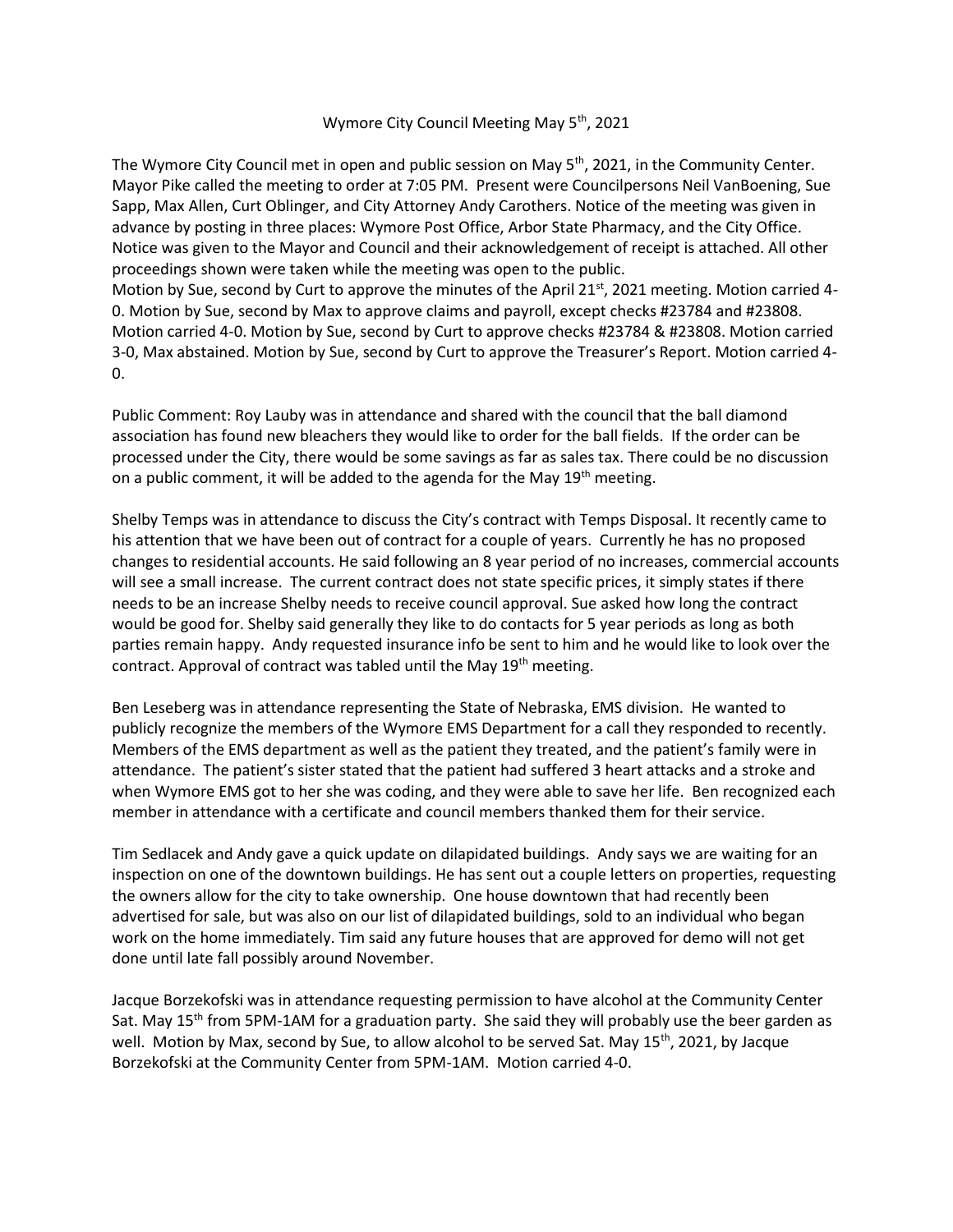Janet Roberts and Austin Jackson were in attendance. Janet announced to council that she will be retiring as of May 31<sup>st</sup>, 2021. She said the library board has recommended Austin to be Janet's replacement. Austin will start full time on Fri. May 14<sup>th</sup>. Austin worked at the Beatrice Public Library and has been at Wymore Public Library for the last 5 months. Neil asked how Austin's salary will be determined and Andy said that will be left up to the Library Board to determine. Janet did say Austin has been attending classes and once completed he will receive a raise. Motion by Max, second by Sue to accept Austin Jackson to replace Janet Roberts at the time of her retirement. Motion carried 4-0.

Recently grants were available to bring fiber internet to rural libraries. Janet applied and if awarded this grant will cover the cost of installation. It's possible the Wymore library may also qualify for a discount on monthly costs as well. Janet or Austin will keep council informed once they know more.

Chief of Wymore Fire Mark Meints was present as well as Todd Clyne from Macqueen Equipment/Pierce Manufacturing. Mark provided a presentation to council members on the current state of Truck 31 and Truck 61. Both trucks need to be removed from service and this would leave the department with 1 pumper, 1 rescue. The fire department would like to purchase a combination heavy duty/pumper truck, using one truck to replace both that need to be taken out of service. Mark went through all of the things currently wrong with both trucks, as well as options for the trucks (no longer able to repair, trying to sell, use as trade in).

Mark along with Todd Clyne presented the council with the idea of purchasing a 2021 Pierce Enforcer HDRP at the cost of \$673,000. This would be the total cost after a USDA grant of \$50,000, that Mark has already secured, a trade in amount of \$14,275 for Truck 31, and a \$22,100 customer discount. Mark proposes this amount would be financed through a USDA loan, in the City's name , and the rural board would cover half of the cost. Roy Lauby, a member of the Rural Fire Board was in attendance and he stated he was unaware the department was looking to purchase a new truck. Mark said a meeting with the Rural Board hasn't happened yet. Some council members suggested that this is where things need to start-a meeting with the rural board to see if they are even willing to pay half-then Mark bring it back to council. After many questions and much discussion, a motion by Max, second by Neil, to table approving to sign purchase agreement with the Wymore Rural Fire Protection for a Pierce Enforcer Heavy Duty Rescue Pumper from MacQueen Equipment. Motion carried 4-0. Tabled until the May 19<sup>th</sup>, 2021 City Council Meeting.

Mark asked council for approval for six people to attend NE State Fire School May 20-23. They are requesting meal reimbursement, cost of five hotel rooms, mileage for three vehicles, registration, with a total cost of \$3780-4000. Half of the total cost will be paid for by the rural fire board, and the cost has been budgeted for. Motion by Neil, second by Sue, to approve 6 people attend NE State Fire School May 20-23, 2021 and approved reimbursement for stated expenses. Motion carried 4-0.

Discussing Rescue Truck #61 was on the agenda. Council members asked if that still needed to be discussed, since there was lengthy discussion of all vehicles previously in the meeting. Mark said that because of safety concerns Truck #61 needs to be taken out of service. They will need to temporarily find vehicle to put equipment in until they have a replacement truck. They will also give Beatrice a heads up that they may need more assistance.

Keith Gilmore, from Gilmore and Associates, left copies of the advertisement for bids and plans for the 2021 CDBG street project. Motion by Max, second by Curt to approve plans and bid specifications and engineers estimate of \$500,000 for the 2021 CDBG Street Project.